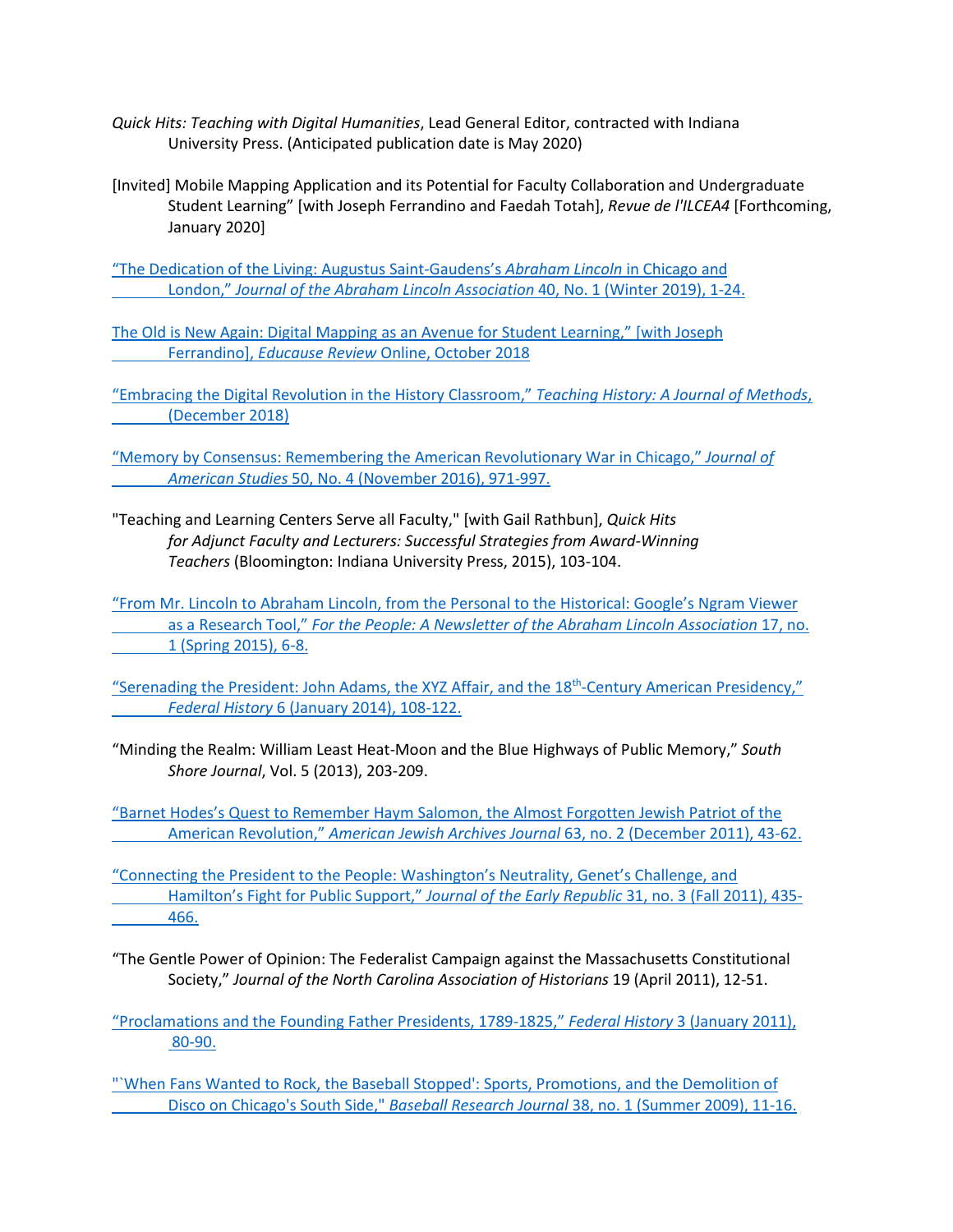- "An American Founder's Dream: Using Benjamin Rush's Subconscious as an Introduction to the Study of History," *Teaching History: A Journal of Methods* 34, no. 1 (Spring 2009), 11-16.
- "Rites of Passage: Postal Petitioning as a Tool of Governance in the Age of Federalism," [with Richard R. John], *The House and Senate in the 1790s: Petitioning, Lobbying, and Institutional Development*, eds. Kenneth R. Bowling and Donald R. Kennon. (Miami, Ohio: Ohio University Press, 2002), 100-138.
- "'That Eye Is Now Dim and Closed For Ever': The Purported Image of Mary K. Goddard," *Maryland Historical Magazine*, 96, no. 2 (Summer 2001), 221-225.
- "Mary K. Goddard: A Classical Republican in a Revolutionary Age," *Maryland Historical Magazine*, 96, no. 1 (Spring 2001), 5-27.

## *General Public*

- "The 'Goddard Broadside': Mary K. Goddard's Printing of the Declaration of Independence," *Maryland Historical Society News* (Fall 2011), 26-27.
- "The Primary Documents of John Hancock," *Milestone Documents of American Leaders: Exploring the Primary Sources of Notable Americans*. Vol. 2. Eds. Paul Finkelman and James Percoco (Pasadena, Calif.: Salem Press, 2009), 932-949.
- "The College's Honorable Presence in the Pacific Theater during World War II," *Mac News: The Alumni Magazine of MacMurray College* 26, no. 2 (Summer 2006), 28-29.
- ["St. Stanislaus Kostka: A Brief History of a Landmark Chicago Church,"](https://www.lib.niu.edu/2005/ih050718.html) *Illinois Heritage* 8, no. [4 \(July/August 2005\), 18-19.](https://www.lib.niu.edu/2005/ih050718.html)

## *Newspaper, Newsletter, and Encyclopedia Articles*

["College is a place of self-discovery and reinvention,"](https://diverseeducation.com/article/146939/) *Diverse Issues in Higher Education,* June 2, 2019.

"Lincoln Returns to New Hampshire," [with Robert Young], *For the People: A Newsletter of the Abraham Lincoln Association*, 18, No. 3 (Fall 2016), 5.

["Liberal Arts Teach Critical Thinking Skills," \[with Mark Hoyert\]](https://www.nwitimes.com/news/opinion/columnists/guest-commentary/guest-commentary-liberal-arts-teach-critical-thinking-skills/article_a41adbe9-2006-58bf-bec6-18659974562b.amp.html) *The Times* (Munster, Ind.), July 26, [2016.](https://www.nwitimes.com/news/opinion/columnists/guest-commentary/guest-commentary-liberal-arts-teach-critical-thinking-skills/article_a41adbe9-2006-58bf-bec6-18659974562b.amp.html)

"Rip Van Winkle returns to the rink, discovers a revolution," *Let's Play Hockey* (Eden Prairie, Minn.), Vol. 44, No. 24, (March 17, 2016), 4.

["Imagining the twilight of Abraham Lincoln's life,"](https://www.nwitimes.com/news/opinion/columnists/guest-commentary/guest-commentary-imagining-twilight-of-lincoln-s-life/article_487a7595-eb94-5d64-979f-30cec674da55.html) *The Times* (Munster, Ind.), January 10, 2016.

["Two founders died on nation's 50th birthday,"](https://www.nwitimes.com/news/opinion/two-founders-died-on-nation-s-th-birthday/article_9c236e20-185c-5eb6-b0a2-760a48bf27a1.html) *The Times* (Munster, Ind.), July 4, 2008.

["Declaration of Independence guided Lincoln," \(Online version: "What Honest Abe](https://www.nwitimes.com/news/opinion/what-honest-abe-honestly-thought-of-the-declaration-of-independence/article_fd7f0db3-34c1-5975-9c88-4e5fb3c051be.html)  [honestly thought of the Declaration of Independence"\)](https://www.nwitimes.com/news/opinion/what-honest-abe-honestly-thought-of-the-declaration-of-independence/article_fd7f0db3-34c1-5975-9c88-4e5fb3c051be.html) *The Times* (Munster, Ind.), July 4, 2007.